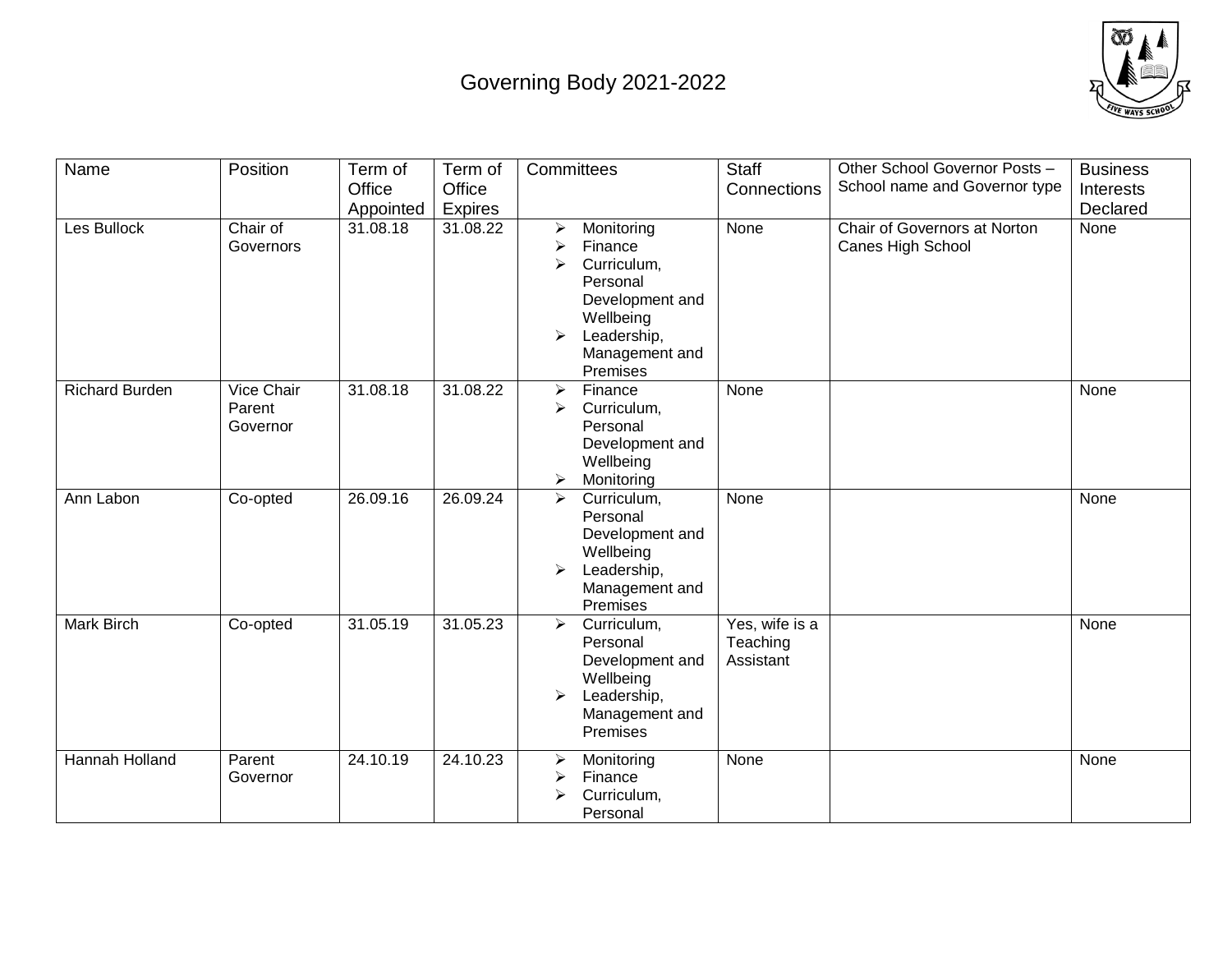|                       |                                                 |          |          | Development and                                                                                                                                                                                       |                       |      |
|-----------------------|-------------------------------------------------|----------|----------|-------------------------------------------------------------------------------------------------------------------------------------------------------------------------------------------------------|-----------------------|------|
|                       |                                                 |          |          | Wellbeing                                                                                                                                                                                             |                       |      |
| Amy Rowsell           | Parent<br>Governor                              | 24.10.19 | 24.10.23 | Monitoring<br>None<br>$\blacktriangleright$<br>$\blacktriangleright$<br>Curriculum,<br>Personal<br>Development and<br>Wellbeing<br>Leadership,<br>$\blacktriangleright$<br>Management and<br>Premises |                       | None |
| Kim Cole              | Parent<br>Governor                              | 23.11.20 | 23.11.24 | Monitoring<br>None<br>$\blacktriangleright$<br>Finance<br>$\blacktriangleright$                                                                                                                       |                       | None |
| <b>Helen Darby</b>    | <b>Staff Governor</b>                           | 23.11.20 | 23.11.24 | Curriculum,<br>$\blacktriangleright$<br>None<br>Personal<br>Development and<br>Wellbeing                                                                                                              |                       | None |
| <b>Wendy Russell</b>  | <b>Staff Governor</b><br>/ Co-Opted<br>Governor | 31.05.19 | 31.05.23 | Finance<br>None<br>$\blacktriangleright$<br>Leadership,<br>➤<br>Management and<br>Premises                                                                                                            |                       | None |
| <b>Declan Farrell</b> | Associate<br>Governor                           | 23.11.20 | 22.11.24 | Leadership,<br>None<br>Management and<br>Premises                                                                                                                                                     | Kingsmead High School | None |
| <b>Rachel Mander</b>  | Headteacher                                     |          |          | Monitoring<br>None<br>➤<br>Finance<br>➤<br>Curriculum,<br>➤<br>Personal<br>Development and<br>Wellbeing<br>Leadership,<br>$\blacktriangleright$<br>Management and<br>Premises                         |                       | None |
| <b>Sue Fuller</b>     | Deputy<br>Headteacher                           |          |          | None<br>$\blacktriangleright$<br>Monitoring<br>Finance<br>➤<br>Curriculum,<br>➤<br>Personal<br>Development and<br>Wellbeing<br>Leadership,<br>➤<br>Management and                                     |                       | None |